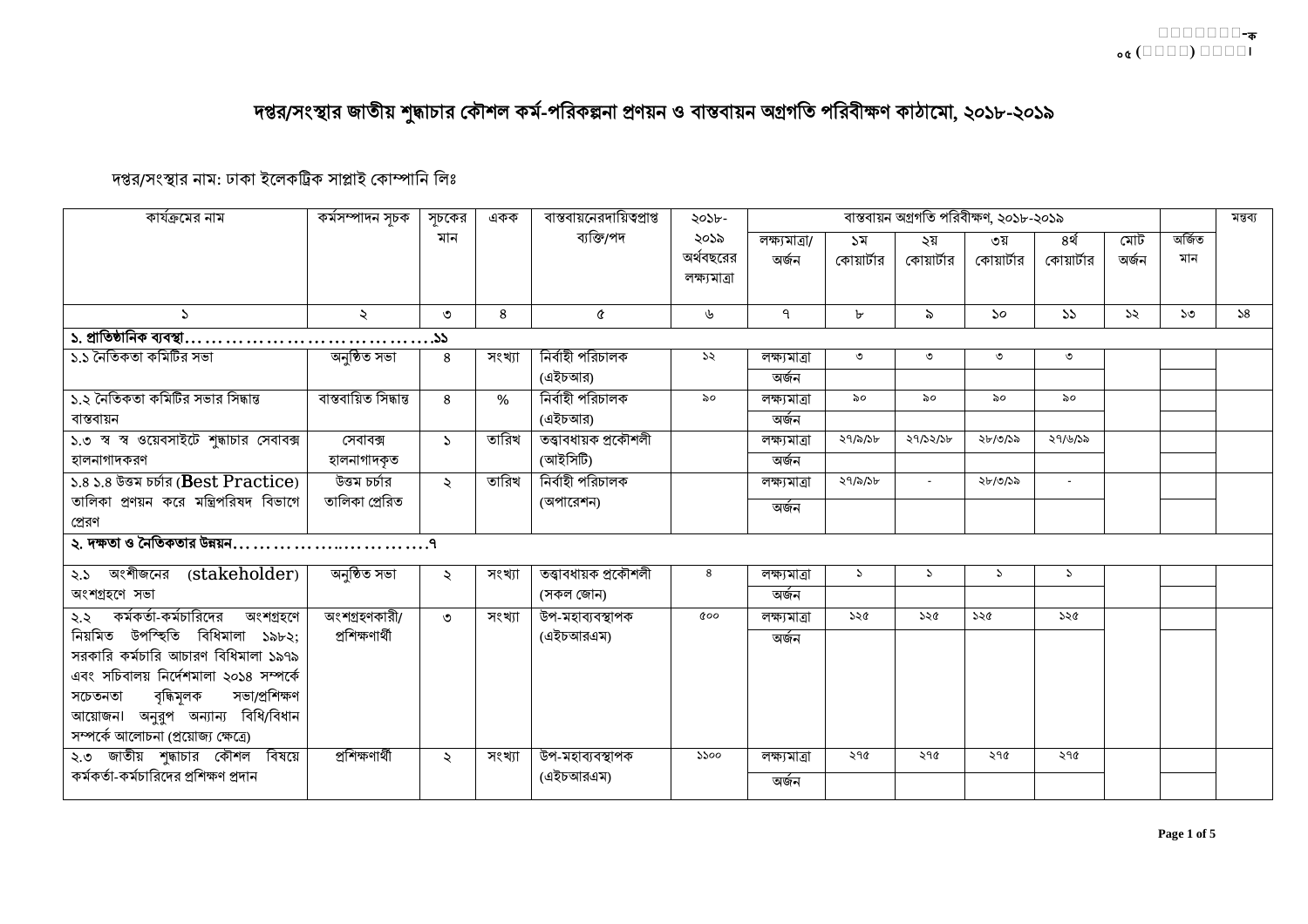| কার্যক্রমের নাম                                                                                                                       | কৰ্মসম্পাদন সূচক   | সূচকের               | একক    | বাস্তবায়নেরদায়িত্বপ্রাপ্ত | ২০১৮-                             |                        |                  |                   | বাস্তবায়ন অগ্রগতি পরিবীক্ষণ, ২০১৮-২০১৯ |                    |                |               | মন্তব্য |
|---------------------------------------------------------------------------------------------------------------------------------------|--------------------|----------------------|--------|-----------------------------|-----------------------------------|------------------------|------------------|-------------------|-----------------------------------------|--------------------|----------------|---------------|---------|
|                                                                                                                                       |                    | মান                  |        | ব্যক্তি/পদ                  | ২০১৯<br>অর্থবছরের<br>লক্ষ্যমাত্ৰা | লক্ষ্যমাত্ৰা/<br>অৰ্জন | ১ম<br>কোয়ার্টার | ২য়<br>কোয়ার্টার | ৩য়<br>কোয়ার্টার                       | ৪র্থ<br>কোয়ার্টার | মোট<br>অৰ্জন   | অৰ্জিত<br>মান |         |
| $\Delta$                                                                                                                              |                    | ৩                    | 8      | Q                           | ৬                                 | $\mathsf{P}$           | $\mathbf{r}$     | $\delta$          | $\mathcal{S}^{\mathcal{O}}$             | 55                 | $\mathcal{Z}$  | ১৩            | 58      |
| ৩. শুদ্ধাচার প্রতিষ্ঠায় সহায়ক আইন/বিধি/নীতিমালা/ম্যানুয়েল ও প্রজ্ঞাপন/পরিপত্র –এর বান্তবায়ন এবং প্রযোজ্ঞাক্ষেত্রে খসড়া প্রণয়ন১০ |                    |                      |        |                             |                                   |                        |                  |                   |                                         |                    |                |               |         |
| ৩.১ প্রযোজ্য নয়                                                                                                                      |                    |                      |        |                             |                                   |                        |                  |                   |                                         | $\sim$             |                |               |         |
|                                                                                                                                       |                    |                      |        |                             |                                   | $\sim$                 | $\blacksquare$   | $\blacksquare$    |                                         | $\sim$             | $\blacksquare$ |               | $\sim$  |
| ৩.২ প্রযোজ্য নয়                                                                                                                      |                    |                      |        |                             |                                   |                        |                  |                   |                                         | $\blacksquare$     |                |               |         |
|                                                                                                                                       |                    |                      |        |                             |                                   | $\sim$                 | $\sim$           | $\blacksquare$    |                                         | $\sim$             | $\sim$         |               |         |
|                                                                                                                                       |                    |                      |        |                             |                                   |                        |                  |                   |                                         |                    |                |               |         |
| 8.১ স্ব স্ব ওয়েবসাইটে তথ্য অধিকার                                                                                                    | সেবাবক্স           | $\mathcal{L}$        | তারিখ  | তত্ত্বাবধায়ক প্ৰকৌশলী      |                                   | লক্ষ্যমাত্ৰা           |                  | 50/50/56          |                                         | ১০/৪/১৯            |                |               |         |
| আইকন হালনাগাদকরণ                                                                                                                      | হালনাগাদকৃত        |                      |        | (আইসিটি)                    |                                   | অৰ্জন                  |                  |                   |                                         |                    |                |               |         |
| ৪.২ তথ্য অধিকার আইনের আওতায়                                                                                                          | অনলাইন             | $\ddot{\sim}$        | তারিখ  | উপ-মহাব্যবস্থাপক            |                                   | লক্ষ্যমাত্ৰা           |                  | ২০/১২/১৮          |                                         | ২০/৬/১৯            |                |               |         |
| দায়িত্বপ্ৰাপ্ত কৰ্মকৰ্তা (ডিও) ও<br>বিকল্প                                                                                           | প্রশিক্ষণের        |                      |        | (এইচআরএম)                   |                                   | অৰ্জন                  |                  |                   |                                         |                    |                |               |         |
| দায়িত্বপ্রাপ্ত কর্মকর্তার অনলাইন প্রশিক্ষণ                                                                                           | সনদ প্ৰাপ্ত        |                      |        |                             |                                   |                        |                  |                   |                                         |                    |                |               |         |
| সম্পাদন                                                                                                                               |                    |                      |        |                             |                                   |                        |                  |                   |                                         |                    |                |               |         |
| ৪.৩ দুদকে স্হাপিত হটলাইন নম্বর ১০৬                                                                                                    | তথ্য বাতায়নে      | $\sum$               | তারিখ  | তত্ত্বাবধায়ক প্ৰকৌশলী      |                                   | লক্ষ্যমাত্ৰা           | 30/9/36          |                   |                                         |                    |                |               |         |
| (টোল ফ্রি) স্ব স্ব তথ্য বাতায়নে সংযুক্তকরণ                                                                                           | সংযোজিত ও          |                      |        | (আইসিটি) ও উপ-              |                                   | অৰ্জন                  |                  |                   |                                         |                    |                |               |         |
| কর্মকর্তা-কর্মচারিদেরকে<br>তা<br>এবং                                                                                                  | কর্মকর্তা-কর্মচারি |                      |        | মহাব্যবস্থাপক (প্ৰশাসন)     |                                   |                        |                  |                   |                                         |                    |                |               |         |
| অবহিতকরণ                                                                                                                              | অবহিত              |                      |        |                             |                                   |                        |                  |                   |                                         |                    |                |               |         |
| 8.8 তথ্য বাতায়নে সংযোজিত সংশ্লিষ্ট                                                                                                   | তথ্য বাতায়ন       | $\ddot{\mathcal{L}}$ | তারিখ  | তত্ত্বাবধায়ক প্ৰকৌশলী      |                                   | লক্ষ্যমাত্ৰা           | ২৫/৭/১৮          |                   | ২৪/১/১৯                                 |                    |                |               |         |
| তথ্যসমূহ হালনাগাদকরণ                                                                                                                  | হালনাগাদকৃত        |                      |        | (আইসিটি)                    |                                   | অর্জন                  |                  |                   |                                         |                    |                |               |         |
| ৪.৫ তথ্য অধিকার আইন. ২০০৯; জনস্বার্থ                                                                                                  | কর্মকর্তা-কর্মচারি | ৬                    | সংখ্যা | উপ-মহাব্যবস্থাপক            | 000                               | লক্ষ্যমাত্ৰা           | ১২৫              | ১২৫               | ১২৫                                     | ১২৫                |                |               |         |
| সংশ্লিষ্ট তথ্য প্ৰকাশ (সুরক্ষা) আইন, ২০১১                                                                                             | অবহিত              |                      |        | (এইচআরএম)                   |                                   | অৰ্জন                  |                  |                   |                                         |                    |                |               |         |
| এবং জনস্বার্থ সংশ্লিষ্ট তথ্য প্রকাশ (সুরক্ষা)                                                                                         |                    |                      |        |                             |                                   |                        |                  |                   |                                         |                    |                |               |         |
| বিধিমালা, ২০১৭ সম্পর্কে কর্মকর্তা-                                                                                                    |                    |                      |        |                             |                                   |                        |                  |                   |                                         |                    |                |               |         |
| কর্মচারিদেরকে অবহিতকরণ                                                                                                                |                    |                      |        |                             |                                   |                        |                  |                   |                                         |                    |                |               |         |
|                                                                                                                                       |                    |                      |        |                             |                                   |                        |                  |                   |                                         |                    |                |               |         |
| ৪.৬ স্বপ্রণোদিত তথ্য প্রকাশ নির্দেশিকা                                                                                                | হালনাগাদকৃত        | $\ddot{\mathcal{L}}$ | তারিখ  | তত্ত্বাবধায়ক প্ৰকৌশলী      |                                   | লক্ষ্যমাত্ৰা           | ২৭/৯/১৮          | ২৭/১২/১৮          | ২৮/৩/১৯                                 | ২৭/৬/১৯            |                |               |         |
| হালনাগাদ করে ওয়েবসাইটে প্রকাশ                                                                                                        | নিৰ্দেশিকা         |                      |        | (আইসিটি)                    |                                   | অৰ্জন                  |                  |                   |                                         |                    |                |               |         |
|                                                                                                                                       | ওয়েবসাইটে         |                      |        |                             |                                   |                        |                  |                   |                                         |                    |                |               |         |
|                                                                                                                                       | প্ৰকাশিত           |                      |        |                             |                                   |                        |                  |                   |                                         |                    |                |               |         |
|                                                                                                                                       |                    |                      |        |                             |                                   |                        |                  |                   |                                         |                    |                |               |         |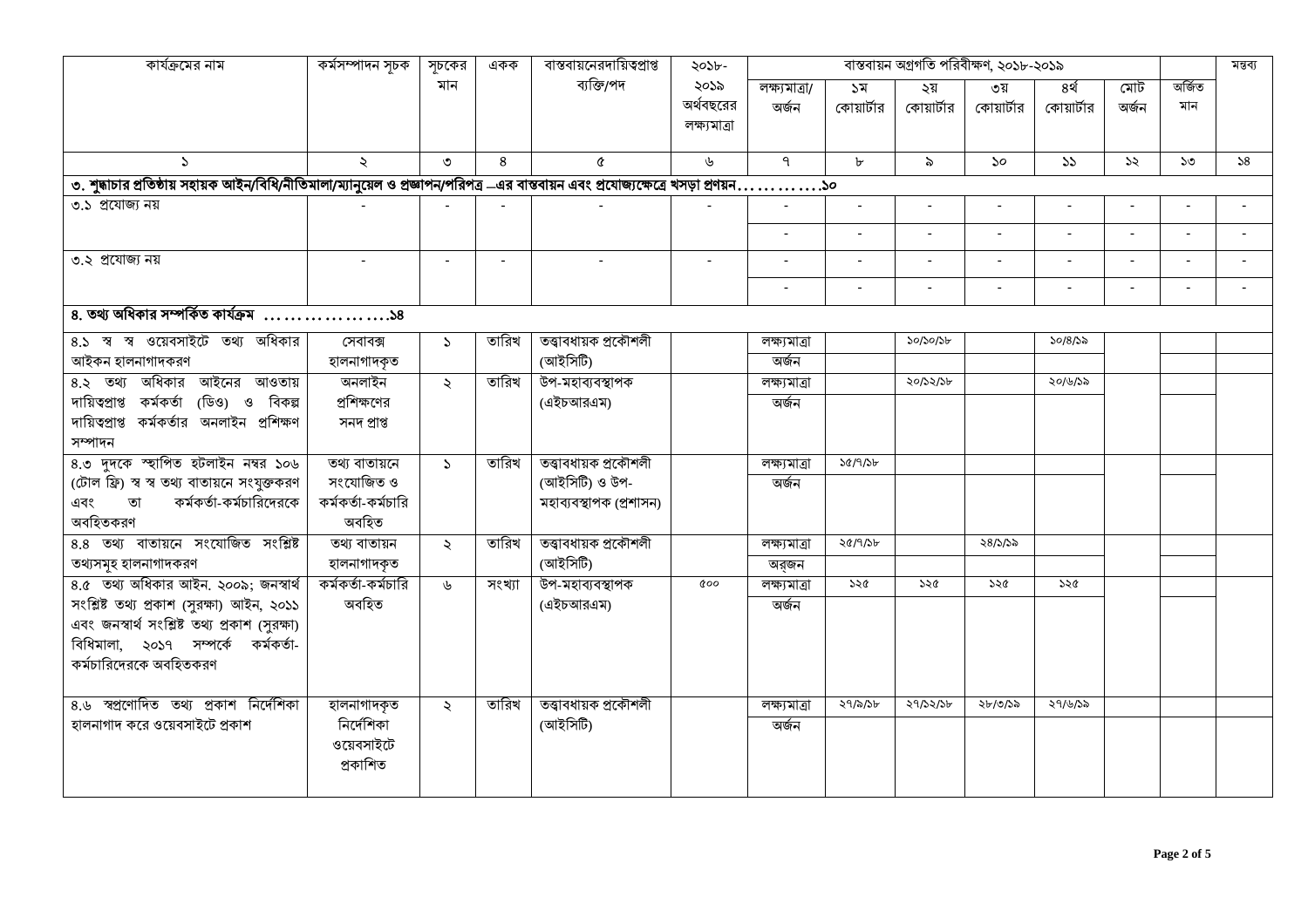| কার্যক্রমের নাম                                                           | কৰ্মসম্পাদন সূচক   | সচকের                | একক    | বাস্তবায়নেরদায়িত্বপ্রাপ্ত          | ২০১৮-                     |               |               | মন্তব্য       |                             |               |               |        |    |
|---------------------------------------------------------------------------|--------------------|----------------------|--------|--------------------------------------|---------------------------|---------------|---------------|---------------|-----------------------------|---------------|---------------|--------|----|
|                                                                           |                    | মান                  |        | ব্যক্তি/পদ                           | ২০১৯                      | লক্ষ্যমাত্ৰা/ | ১ম            | ২য়           | ৩য়                         | ৪র্থ          | মোট           | অৰ্জিত |    |
|                                                                           |                    |                      |        |                                      | অর্থবছরের<br>লক্ষ্যমাত্ৰা | অৰ্জন         | কোয়ার্টার    | কোয়ার্টার    | কোয়ার্টার                  | কোয়ার্টার    | অৰ্জন         | মান    |    |
|                                                                           |                    |                      |        |                                      |                           |               |               |               |                             |               |               |        |    |
| $\Delta$                                                                  | $\ddot{\sim}$      | ৩                    | 8      | Q                                    | ৬                         | $\mathcal{P}$ | $\mathbf{b}$  | ৯             | $\mathcal{S}^{\mathcal{O}}$ | 55            | $\mathcal{S}$ | ১৩     | 58 |
| ৫. ই-গভর্নেন্স বাস্তবায়ন১৩                                               |                    |                      |        |                                      |                           |               |               |               |                             |               |               |        |    |
| ৫.১ দাপ্তরিক কাজে অনলাইন রেসপন্স                                          | ই-মেইল/            | $\ddot{\mathcal{L}}$ | %      | তত্ত্বাবধায়ক প্ৰকৌশলী               | ৮০                        | লক্ষ্যমাত্ৰা  | bo            | bо            | bo                          | bo            |               |        |    |
| সিস্টেম (ই-মেইল/ এসএমএস)-এর ব্যবহার                                       | এসএমএস ব্যবহৃত     |                      |        | (আইসিটি)                             |                           | অৰ্জন         |               |               |                             |               |               |        |    |
| ভিডিও/অনলাইন/টেলি-কনফারেন্স<br>6.5                                        | অনুষ্ঠিত           | ৩                    | সংখ্যা | তত্ত্বাবধায়ক প্ৰকৌশলী               | ১২                        | লক্ষ্যমাত্ৰা  | ৩             | $\circ$       | $\circ$                     | $\circ$       |               |        |    |
| (স্কাইপ/ম্যাসেন্জার, ভাইবার<br>আয়োজন                                     | কনফারেন্স          |                      |        | (আইসিটি)                             |                           | অৰ্জন         |               |               |                             |               |               |        |    |
| ব্যবহারসহ)                                                                |                    |                      |        |                                      |                           |               |               |               |                             |               |               |        |    |
| ৫.৩ দাপ্তরিক সকল কাজে ইউনিকোড                                             | ইউনিকোড            | $\ddot{\sim}$        | %      | তত্ত্বাবধায়ক প্ৰকৌশলী               | 500                       | লক্ষ্যমাত্ৰা  | 500           | 500           | 500                         | 500           |               |        |    |
| ব্যবহার                                                                   | ব্যবহৃত            |                      |        | (আইসিটি)                             |                           | অৰ্জন         |               |               |                             |               |               |        |    |
| ৫.৪ ই-টেন্ডার/ই-জিপি-এর মাধ্যমে ক্রয় কার্য                               | ই-টেন্ডার          | $\ddot{\mathbf{z}}$  | $\%$   | তত্ত্বাবধায়ক প্ৰকৌশলী               | 500                       | লক্ষ্যমাত্ৰা  | 500           | 500           | 500                         | 500           |               |        |    |
| সম্পাদন                                                                   | সম্পাদিত           |                      |        | (সংগ্ৰহ)                             |                           | অৰ্জন         |               |               |                             |               |               |        |    |
| ৫.৫ দপ্তর/সংস্হায় চালুকৃত অনলাইন/ই-                                      | অনলাইন/ই-সেবার     | ৩                    | $\%$   | তত্ত্বাবধায়ক প্ৰকৌশলী               | bo                        | লক্ষ্যমাত্ৰা  | $b$ o         | $b$ o         | bo                          | bo            |               |        |    |
| সেবার ব্যবহার সংক্রান্ত কার্যক্রম পরিবীক্ষণ                               | ব্যবহার            |                      |        | (আইসিটি)                             |                           | অৰ্জন         |               |               |                             |               |               |        |    |
|                                                                           | পরিবীক্ষণকৃত       |                      |        |                                      |                           |               |               |               |                             |               |               |        |    |
| ৫.৬ সোস্যাল মিডিয়ার ব্যবহার করে                                          | সমস্যা             | $\mathcal{L}$        | %      | জনসংযোগ কৰ্মকৰ্তা                    | QΟ                        | লক্ষ্যমাত্ৰা  | QO            | đο            | QO                          | αo            |               |        |    |
| নাগরিক সমস্যার সমাধান                                                     | সমাধানকৃত          |                      |        |                                      |                           | অৰ্জন         |               |               |                             |               |               |        |    |
| ৬. উদ্ভাবনী উদ্যোগ ও সেবা পদ্ধতি সহজীকরণ $\dots\dots\dots\dots\dots\dots$ |                    |                      |        |                                      |                           |               |               |               |                             |               |               |        |    |
| ৬.১ বার্ষিক উদ্ভাবন কর্ম-পরিকল্পনা ২০১৮-                                  | কৰ্ম-পরিকল্পনা     | $\mathcal{L}$        | তারিখ  |                                      |                           | লক্ষ্যমাত্ৰা  | ২৭/৯/১৮       |               |                             |               |               |        |    |
| ১৯ প্রণয়ন                                                                | প্ৰণীত             |                      |        |                                      |                           | অৰ্জন         |               |               |                             |               |               |        |    |
| ৬.২ বার্ষিক উদ্ভাবন কর্মপরিকল্পনায় অর্ন্তভুক্ত                           | বাস্তবায়িত        | $\ddot{\sim}$        | $\%$   | নিৰ্বাহী পরিচালক                     | 500                       | লক্ষ্যমাত্ৰা  | 500           | 500           | 500                         | 500           |               |        |    |
| কাৰ্যক্ৰম বাস্তবায়ন                                                      | উদ্ভাবনী কাৰ্যক্ৰম |                      |        | (সংগ্ৰহ) ও আহবায়ক,<br>ইনোভেশন কমিটি |                           | অৰ্জন         |               |               |                             |               |               |        |    |
| ৬.৩ চালুকৃত উদ্ভাবন উদ্যোগ/সহজীকৃত সেবা                                   | চালুকত সেবা        | $\ddot{\sim}$        | সংখ্যা |                                      | 8                         | লক্ষ্যমাত্ৰা  | $\mathcal{L}$ | $\mathcal{L}$ | $\mathcal{L}$               | $\mathcal{L}$ |               |        |    |
| পরিবীক্ষণ                                                                 | পরিবীক্ষণকৃত       |                      |        |                                      |                           | অৰ্জন         |               |               |                             |               |               |        |    |
| ৭. স্বচ্ছতা ও জবাবদিহি শক্তিশালীকরণ১৬                                     |                    |                      |        |                                      |                           |               |               |               |                             |               |               |        |    |
| $9.5$ পিপিএ ২০০৬-এর ধারা ১১(২) ও                                          | ক্রয়-পরিকল্পনা    | ৩                    | তারিখ  | প্ৰধান প্ৰকৌশলী                      |                           | লক্ষ্যমাত্ৰা  | Q/9/5b        |               |                             |               |               |        |    |
| পিপিআর ২০০৮-এর বিধি ১৬(৬) অনুযায়ী                                        | প্ৰণীত             |                      |        | (সংগ্ৰহ)                             |                           | অৰ্জন         |               |               |                             |               |               |        |    |
| ক্রয়-পরিকল্পনা ২০১৮-১৯ প্রণয়ন                                           |                    |                      |        |                                      |                           |               |               |               |                             |               |               |        |    |
| ৭.২ স্ব স্ব ওয়েবসাইটের অভিযোগ প্রতিকার                                   | ওয়েবসাইটে         | $\mathcal{L}$        | তারিখ  | তত্ত্বাবধায়ক প্ৰকৌশলী               |                           | লক্ষ্যমাত্ৰা  |               | 50/50/56      |                             | 50/8/56       |               |        |    |
| ব্যবস্থা (GRS) সেবাবক্স হালনাগাদকরণ                                       | হালনাগাদকৃত        |                      |        | (আইসিটি)                             |                           | অৰ্জন         |               |               |                             |               |               |        |    |
|                                                                           |                    |                      |        |                                      |                           |               |               |               |                             |               |               |        |    |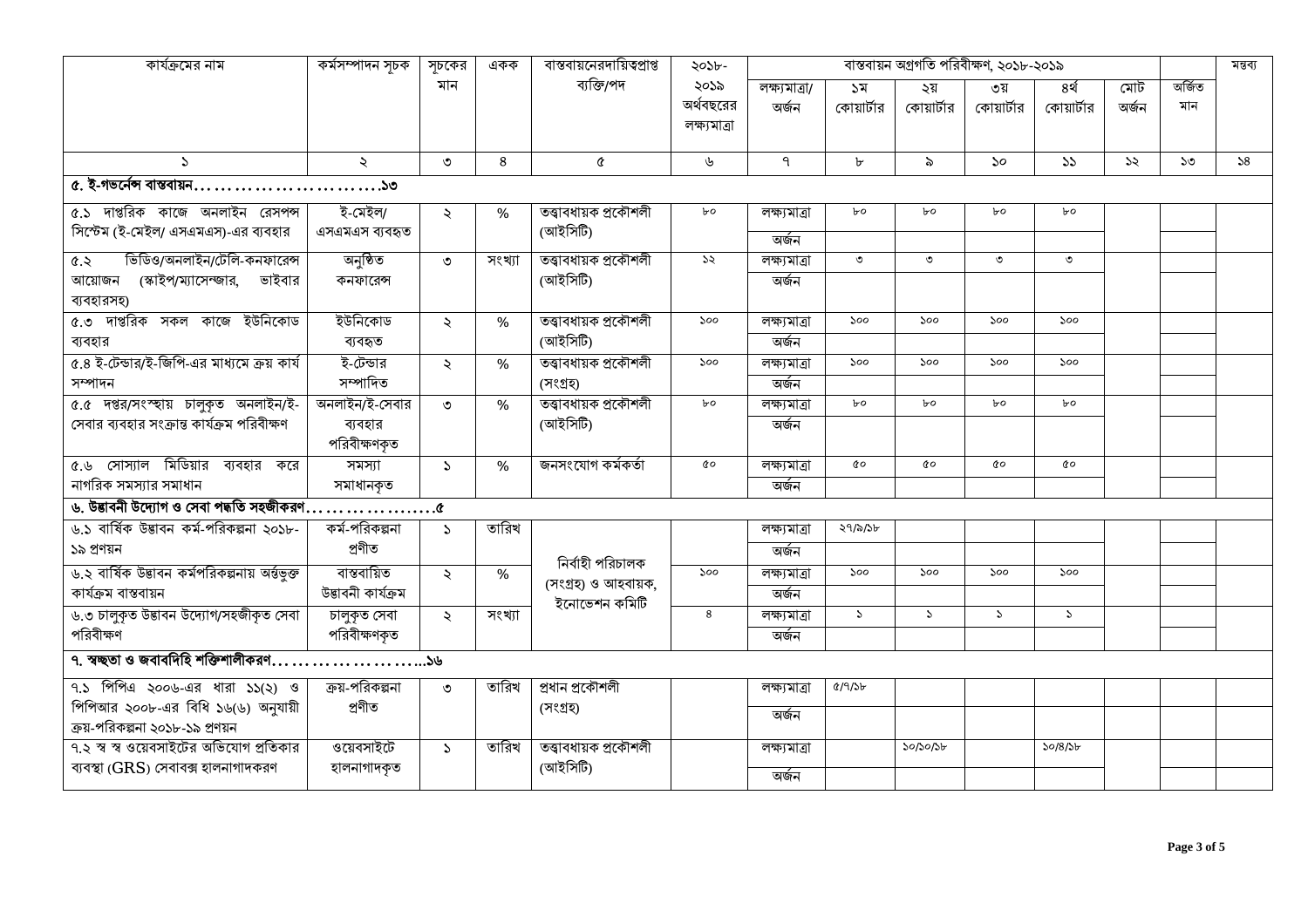| কার্যক্রমের নাম                               | কৰ্মসম্পাদন সূচক                                                                                                                        | সূচকের               | একক    | বাস্তবায়নেরদায়িত্বপ্রাপ্ত | ২০১৮-        | বাস্তবায়ন অগ্রগতি পরিবীক্ষণ, ২০১৮-২০১৯ |               |            |                       |               |       |        |    |  |
|-----------------------------------------------|-----------------------------------------------------------------------------------------------------------------------------------------|----------------------|--------|-----------------------------|--------------|-----------------------------------------|---------------|------------|-----------------------|---------------|-------|--------|----|--|
|                                               |                                                                                                                                         | মান                  |        | ব্যক্তি/পদ                  | ২০১৯         | লক্ষ্যমাত্ৰা/                           | ১ম            | ২য়        | ৩য়                   | ৪র্থ          | মোট   | অৰ্জিত |    |  |
|                                               |                                                                                                                                         |                      |        |                             | অর্থবছরের    | অৰ্জন                                   | কোয়ার্টার    | কোয়ার্টার | কোয়ার্টার            | কোয়ার্টার    | অৰ্জন | মান    |    |  |
|                                               |                                                                                                                                         |                      |        |                             | লক্ষ্যমাত্ৰা |                                         |               |            |                       |               |       |        |    |  |
| $\Delta$                                      | $\ddot{\phantom{0}}$                                                                                                                    | ৩                    | 8      | Q                           | ৬            | $\mathsf{P}$                            | $\mathbf{b}$  | ৯          | $\mathcal{S}^{\circ}$ | 55            | ১২    | ১৩     | 58 |  |
| ৭.৩ দপ্তর/সংস্হার সেবা প্রদান প্রতিশুতি       | বান্তবায়ন অগ্ৰগতি                                                                                                                      | 8                    | $\%$   | প্রধান প্রকৌশলী (এস         | bo           | লক্ষ্যমাত্ৰা                            | bo            | $b$ o      | $b$ o                 | $b^o$         |       |        |    |  |
| (সিটিজেনস় চার্টার) বাস্তবায়ন অগ্রগতি        | পরিবীক্ষণকৃত                                                                                                                            |                      |        | এন্ড ডি অপারেশন)            |              | অৰ্জন                                   |               |            |                       |               |       |        |    |  |
| পরিবীক্ষণ                                     |                                                                                                                                         |                      |        |                             |              |                                         |               |            |                       |               |       |        |    |  |
| ৭.৪ দপ্তর/সংস্হার শাখা/অধিশাখা পরিদর্শন       | পরিদর্শন/                                                                                                                               | ২                    | সংখ্যা | সকল নিৰ্বাহী                | ১২০          | লক্ষ্যমাত্ৰা                            | ৩০            | ৩০         | O                     | ৩০            |       |        |    |  |
| /আকস্মিক পরিদর্শন                             | আকস্মিক                                                                                                                                 |                      |        | পরিচালক, প্রধান             |              | অৰ্জন                                   |               |            |                       |               |       |        |    |  |
|                                               | পরিদর্শন সম্পন্ন                                                                                                                        |                      |        | প্রকৌশলী ও                  |              |                                         |               |            |                       |               |       |        |    |  |
|                                               |                                                                                                                                         |                      |        | তত্ত্বাবধায়ক               |              |                                         |               |            |                       |               |       |        |    |  |
|                                               |                                                                                                                                         |                      |        | প্ৰকৌশলীগণ                  |              |                                         |               |            |                       |               |       |        |    |  |
| সচিবালয় নির্দেশমালা ২০১৪<br>এর<br><u>ዓ.৫</u> | নথি শ্ৰেণী                                                                                                                              | 8                    | %      | উপ-মহাব্যবস্থাপক            | 500          | লক্ষ্যমাত্ৰা                            | 500           | 500        | 500                   | 500           |       |        |    |  |
| অনুযায়ী নথির শ্রেণী বিন্যাসকরণ               | বিন্যাসকৃত                                                                                                                              |                      |        | (প্ৰশাসন)                   |              | অৰ্জন                                   |               |            |                       |               |       |        |    |  |
| ৭.৬ গণশুনানী আয়োজন                           | আয়োজিত                                                                                                                                 | $\ddot{\mathcal{L}}$ | সংখ্যা | সকল বি ও বি বিভাগের         | 500          | লক্ষ্যমাত্ৰা                            | ৩৮            | 80         | 80                    | ৩২            |       |        |    |  |
|                                               | গণশুনানী                                                                                                                                |                      |        | নিৰ্বাহী প্ৰকৌশলী           |              | অৰ্জন                                   |               |            |                       |               |       |        |    |  |
|                                               | ৬ (নির্দেশিকায় সংযোজিত তালিকা থেকে কমপক্ষে ৩টি কার্যক্রম নির্বাচন করতে হবে)<br>৮. দপ্তর/সংস্থার শুদ্ধাচার সংশ্লিষ্ট অন্যান্য কার্যক্রম |                      |        |                             |              |                                         |               |            |                       |               |       |        |    |  |
| ৮.১ দপ্তরের সেবামূল্য/ফিস গ্রহণের ক্ষেত্রে    | রশিদের মাধ্যমে                                                                                                                          |                      | $\%$   | প্ৰধান প্ৰকৌশলী (এস         | 500          | লক্ষ্যমাত্ৰা                            | ১০০           | 500        | 500                   | 500           |       |        |    |  |
| গৃহীত অর্থের রশিদ প্রদান নিশ্চিতকরণ           | সেবামূল্য গৃহীত                                                                                                                         |                      |        | এন্ড ডি অপারেশন)            |              | অৰ্জন                                   |               |            |                       |               |       |        |    |  |
| ৮.২ বকেয়া বিদ্যুৎ, পানি ও জ্বালানীর বিল      | বকেয়া বিল                                                                                                                              |                      | %      | প্রধান প্রকৌশলী (এস         | 500          | লক্ষ্যমাত্ৰা                            | 500           | 500        | 500                   | 500           |       |        |    |  |
| প্ৰদান                                        | প্ৰদানকৃত                                                                                                                               |                      |        | এন্ড ডি অপারেশন)            |              | অৰ্জন                                   |               |            |                       |               |       |        |    |  |
| ৮.৩ প্রতি মাসে ডেসকো'র ফেইসবুক                | সচেতনতামূলক                                                                                                                             |                      | সংখ্যা | তত্ত্বাবধায়ক প্ৰকৌশলী      | 8            | লক্ষ্যমাত্ৰা                            | $\mathcal{L}$ | $\Delta$   | $\mathcal{L}$         | $\mathcal{L}$ |       |        |    |  |
| পেইজে একটি করে সচেতনতামলক পোষ্ট               | পোষ্ট প্রচারকৃত                                                                                                                         |                      |        | (আইসিটি)                    |              | অৰ্জন                                   |               |            |                       |               |       |        |    |  |
|                                               |                                                                                                                                         |                      |        |                             |              |                                         |               |            |                       |               |       |        |    |  |
| ৮.৪ ডেসকো'র সকল কর্মকর্তা/কর্মচারীদের         | নিৰ্ধারিত ইউনিফৰ্ম                                                                                                                      |                      | %      | উপ-মহাব্যবস্থাপক            | 500          | লক্ষ্যমাত্ৰা                            | 500           | 500        | 500                   | 500           |       |        |    |  |
| নিৰ্ধারিত ইউনিফৰ্ম পরিধান (প্রযোজ্য ক্ষেত্রে) | পরিধান ও                                                                                                                                |                      |        | (প্ৰশাসন)                   |              | অৰ্জন                                   |               |            |                       |               |       |        |    |  |
| ও দৃশ্যমানভাবে আইডি কার্ড পরিধান              | দৃশ্যমানভাবে                                                                                                                            |                      |        |                             |              |                                         |               |            |                       |               |       |        |    |  |
|                                               | আইডি কাৰ্ড                                                                                                                              |                      |        |                             |              |                                         |               |            |                       |               |       |        |    |  |
|                                               | পরিধান                                                                                                                                  |                      |        |                             |              |                                         |               |            |                       |               |       |        |    |  |
|                                               | নিশ্চিতকৃত                                                                                                                              |                      |        |                             |              |                                         |               |            |                       |               |       |        |    |  |
| ৮.৫ ডেসকো'র প্রতিটি দপ্তরে প্রতি মাসে         | পরিচ্ছন্নতা                                                                                                                             |                      | %      | উপ-মহাব্যবস্থাপক            |              | লক্ষ্যমাত্ৰা                            | 500           | 500        | 500                   | 500           |       |        |    |  |
| বিশেষ<br>পরিচ্ছন্নতা<br>অভিযান<br>একবার       | অভিযান                                                                                                                                  |                      |        | (প্ৰশাসন)                   |              | অৰ্জন                                   |               |            |                       |               |       |        |    |  |
| পরিচালনা                                      | পরিচালিত                                                                                                                                |                      |        |                             |              |                                         |               |            |                       |               |       |        |    |  |
|                                               |                                                                                                                                         |                      |        |                             |              |                                         |               |            |                       |               |       |        |    |  |
|                                               |                                                                                                                                         |                      |        |                             |              |                                         |               |            |                       |               |       |        |    |  |